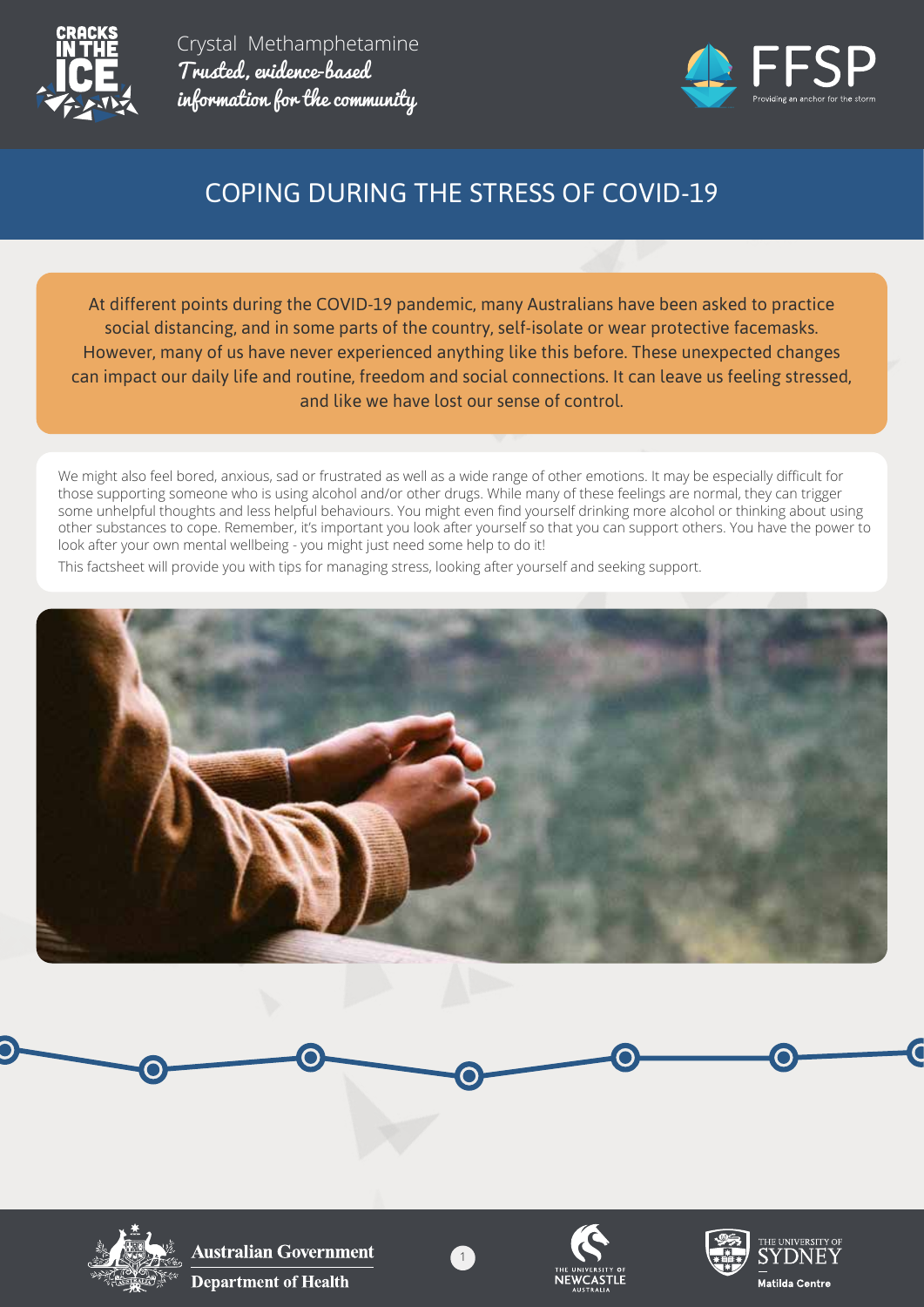



# 4 KEY STRATEGIES TO COPE AND CARE FOR YOUR MENTAL HEALTH AND WELLBEING

## 1. STAY CONNECTED

It's important to surround ourselves with people that make us feel good. This is particularly important if you are supporting a loved one, as we know this in itself can be an isolating experience without the added stress of the COVID-19 pandemic. Surrounding ourselves with positive support networks can be a little more difficult when practicing social distancing. However, there are still plenty of ways we can stay connected if not always face-to-face.



#### **You can:**

- Phone friends and family members to talk about your experiences.
- Message people just to check-in.
- Use video calling apps to see and speak to people.
- Spend quality time with the people you live with by having conversations, playing games, watching movies or enjoying other activities together.

#### 2. BE INFORMED – NOT OVERLOADED!

As the situation is constantly changing, it's important to keep up to date with current information about COVID-19. It's important to know how the related restrictions might impact your daily life and your relationship with your loved one. However, increased media exposure can also lead to increased anxiety and distress. It's important to be careful about where you get your information and how much time you spend reading about COVID-19.

#### **It's recommended that you seek information:**

- **•** From a reliable source.
- For a limited amount of time.
- Once or twice a day.





**Australian Government Department of Health** 



2



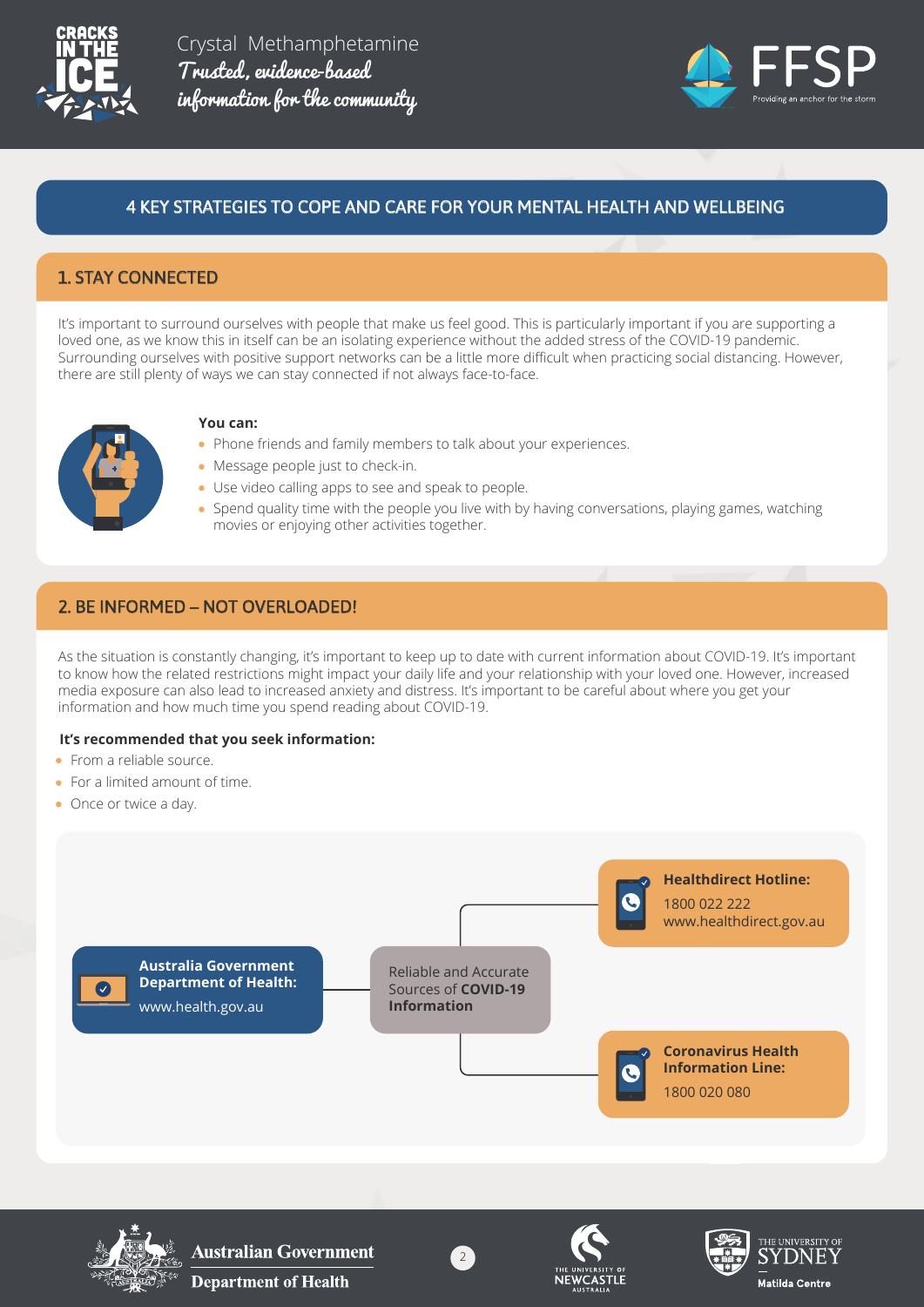



## 3. STICK TO YOUR USUAL ROUTINE – AS MUCH AS POSSIBLE!

Establishing structure can help you maintain a sense of purpose and normality in your daily life. Supporting someone using alcohol and/or other drugs can be very unpredictable, and sometimes, keeping a routine isn't always possible, but trying to maintain business as usual during COVID-19 can be helpful for both you, and the person you are supporting.



## 4. LOOK AFTER YOURSELF!

It's also important to take care of yourself by continuing to do the things that you enjoy! This will make you feel good and will help to keep the not-so-pleasant feelings at bay. It is important to limit overindulging in things that you might like a little too much of, like comfort food. It's also important to monitor your own intake of alcohol and/or other drugs. These substances can alter your reality, negatively affect your mood and make mental health issues worse.

3



**Australian Government Department of Health**